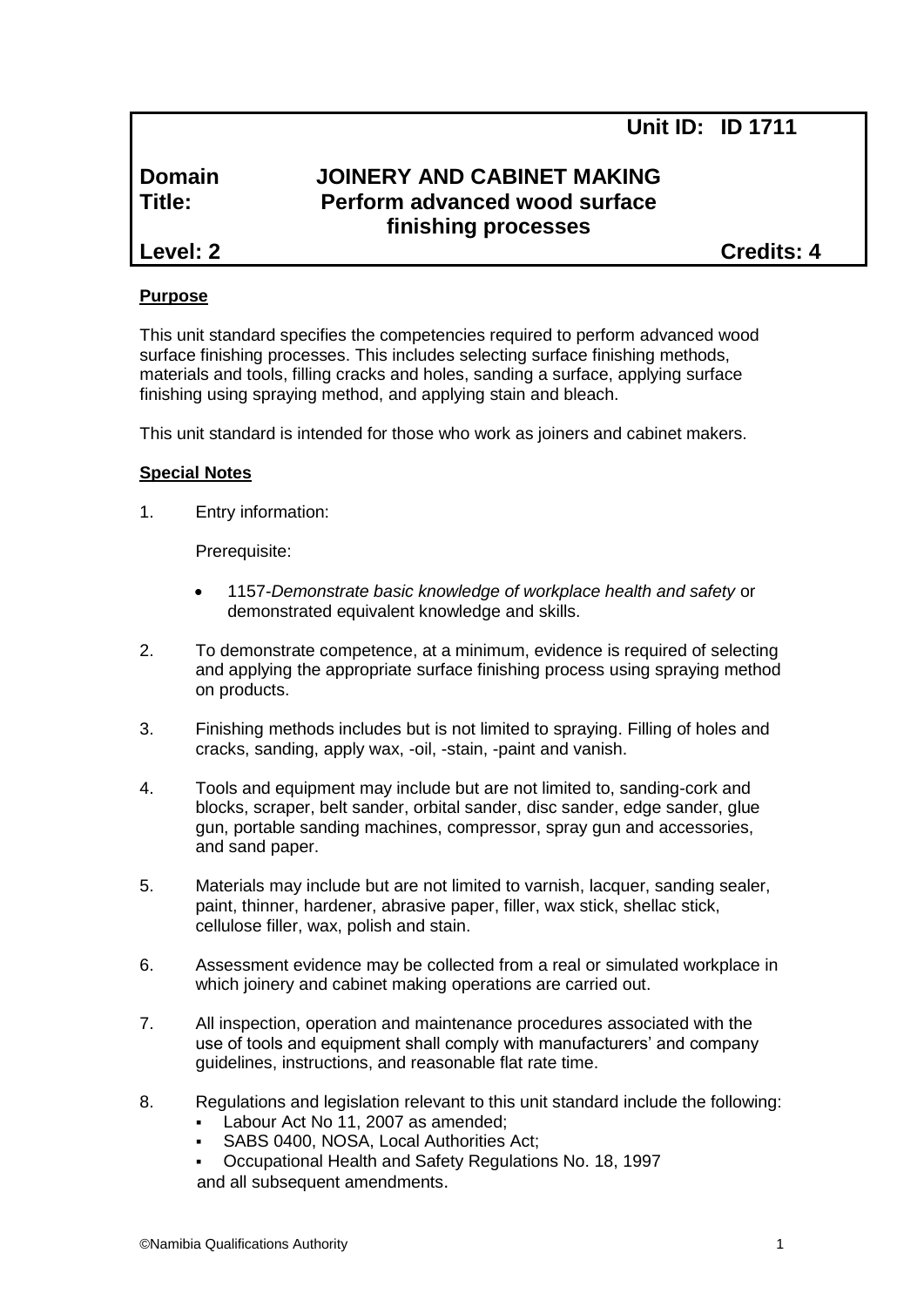## **Quality Assurance Requirements**

This unit standard and others within this subfield may be awarded by institutions which meet the accreditation requirements set by the Namibia Qualifications Authority and the Namibia Training Authority and which comply with the national assessment and moderation requirements. Details of specific accreditation requirements and the national assessment arrangements are available from the Namibia Qualifications Authority and the Namibia Training Authority on [www.nta.com.na.](http://www.nta.com.na/)

# **Elements and Performance Criteria**

## **Element 1: Select surface finishing methods, materials and tools**

## **Range**

Factors to include but not limited to cracks, dents and grain are considered for selecting surface finishing methods.

## **Performance criteria**

- 1.1 Hazards are identified and explained.
- 1.2 Factors are considered in the selection of surface finishing method and materials.
- 1.3 Surface finishing methods are explained.
- 1.4 Sanding materials (coarse and fine) are selected.
- 1.5 Tools and materials are identified and selected consistent with job requirements.

## **Element 2: Fill cracks and holes**

#### **Performance criteria**

- 2.1 Cracks and holes in timber products are identified in line with workplace procedures.
- 2.2 Appropriate wood filler is selected taking into account colour and properties of timber.
- 2.3 Wood filler is applied in line with workplace procedures and manufacturers' instructions.

## **Element 3: Sand a surface**

#### **Performance criteria**